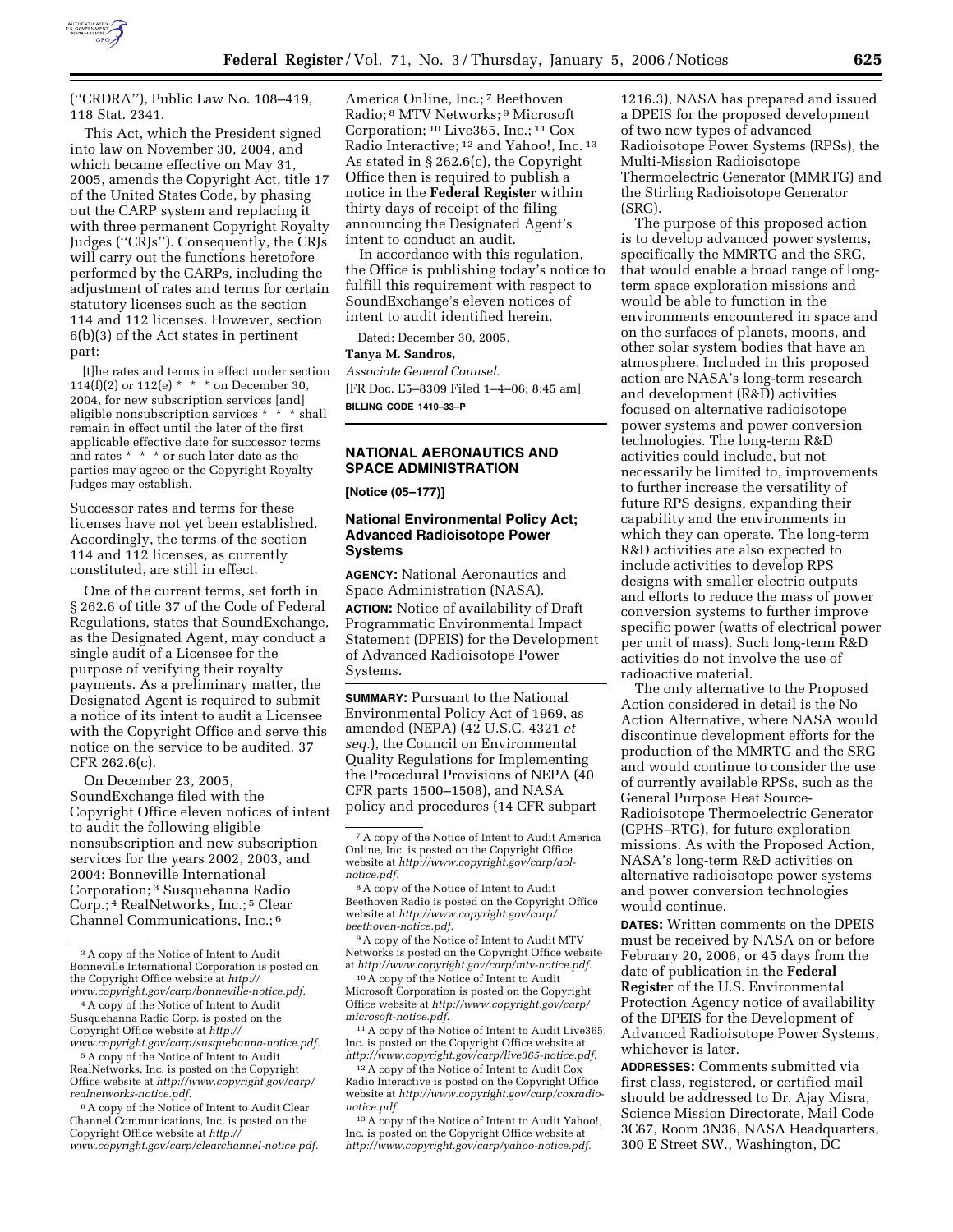20546–0001. Comments submitted via express mail, a commercial deliverer, or courier service should be addressed to Dr. Ajay Misra, Science Mission Directorate, Mail Code 3C67, Room 3N36, Attn: Receiving & Inspection (Rear of Building), NASA Headquarters, 300 E Street SW., Washington, DC 20024–3210. While hard copy comments are preferred, comments by electronic mail may be sent to *rpseis@nasa.gov.* 

The DPEIS may be reviewed at the following locations:

(a) NASA Headquarters, Library, Room 1J20, 300 E Street, SW., Washington, DC 20546.

(b) NASA, NASA Information Center, Glenn Research Center, 21000 Brookpark Road, Cleveland, OH 44135 (216–433–2755).

(c) Jet Propulsion Laboratory, Visitors Lobby, Building 249, 4800 Oak Grove Drive, Pasadena, CA 91109 (818–354– 5179).

In addition, hard copies of the DPEIS may be examined at other NASA Centers (see **SUPPLEMENTARY INFORMATION** below).

A limited number of hard copies of the DPEIS are available, on a first request basis, by contacting Dr. Ajay Misra at the above address or telephone number indicated below. The DPEIS also is available in Acrobat<sup>®</sup> portable document format at *http:// spacescience.nasa.gov/admin/pubs/ rps/.* 

**FOR FURTHER INFORMATION CONTACT:** Dr. Ajay Misra, Science Mission Directorate, Mail Code 3C67, Room 3N36, NASA Headquarters, 300 E Street SW., Washington, DC 20546–0001, telephone 202–358–1588, or electronic mail *rpseis@nasa.gov.* 

**SUPPLEMENTARY INFORMATION:** NASA, in cooperation with the U.S. Department of Energy (DOE), proposes to:

(1) Develop in the near-term and qualify for flight two advanced RPSs, the MMRTG and the SRG. The MMRTG and the SRG would be able to satisfy a broader range of future space exploration missions than are currently possible with existing radioisotope power technologies, specifically the GPHS–RTG used on the Galileo, Ulysses, Cassini, and the planned New Horizons missions. (The GPHS generates heat from the radioactive decay of plutonium-238 dioxide, a nonweapons isotope of plutonium, for conversion to electricity.) The advanced RPSs would be capable of providing long-term, reliable electrical power to spacecraft and function in the environments encountered in space and on the surfaces of planets, moons and

other solar system bodies that have an atmosphere (*e.g.*, Mars, Venus, Pluto, and two moons of Saturn (Titan and Enceladus)). The RTGs used on NASA's Galileo, Ulysses, Cassini, and the planned New Horizons missions employ the GPHS module developed by DOE, fueled by plutonium dioxide (consisting mostly of plutonium-238), as a heat source. The advanced RPS designs would generate power from the heat given off by an enhanced version of the GPHS module; and

(2) Continue NASA's long-term R&D of alternative radioisotope power systems and power converter technologies. These long-term R&D efforts are addressed under both the Proposed Action and the No Action Alternative as these efforts will continue irrespective of the alternative selected by NASA. Such R&D activities do not involve use of radioactive material.

The MMRTG would build upon spaceflight-proven passive thermoelectric power conversion technology while incorporating improvements to allow extended operation on solar system bodies that have an atmosphere. Both the MMRTG and the SRG configurations, as proposed, would consist of three basic elements: the enhanced GPHS heat source, the converter, and an outer case with a heat radiator. The converter thermocouple that would be employed in the MMRTG has a history of use in diverse environments. The converter thermocouple design is based on the Systems for Nuclear Auxiliary Power (SNAP)–19 RTG, which was used successfully on the Viking Mars Landers and the Pioneer spacecrafts in the 1970's. For the SRG, NASA, in cooperation with DOE, would develop a new dynamic power conversion system based on the Stirling engine. The Stirling conversion system would convert the heat from the decay of plutonium into electrical power much more efficiently than the MMRTG and therefore use considerably less plutonium dioxide to generate comparable amounts of electrical power. Because the SRG uses less plutonium dioxide than the MMRTG, the SRG generates less waste (excess) heat. Therefore, an SRG also may be beneficial for missions where excess heat would adversely impact spacecraft operation, but perhaps undesirable for missions where excess heat from the RPS is needed for warming spacecraft components.

An RPS generates electrical power by converting the heat released from the nuclear decay of radioisotopes, such as plutonium-238, into electricity. First used in space by the U.S. in 1961, these

devices have consistently demonstrated unique capabilities over other types of space power systems for applications up to several hundred watts of electric power. Radioisotopes can also serve as a versatile energy source for heating and maintaining the temperature of sensitive electronics in space. A key advantage of using RPSs is their ability to operate continuously, both further away from and closer to the Sun than other existing space power technologies. RPSs are long-lived, rugged, compact, highly reliable, and relatively insensitive to radiation and other environmental effects. As such, they enable missions involving long-lived, autonomous operations in the extreme conditions of space and the surfaces of solar system bodies. The GPHS–RTG, used on the ongoing Cassini mission to Saturn and the planned New Horizons mission to Pluto, is an RPS that is capable of operating in the vacuum of space; however, it has limited capabilities for operating on surface missions where an atmosphere is present. With the appropriate design, such as on the SNAP–19 RTG for the Viking missions, an RPS would have the capability to function in a wider range of surface conditions than the GPHS–RTG.

Current energy production and storage technologies available to NASA, such as batteries, solar arrays, and fuel cells are unable to deliver the reliable electric power needed for some types of missions. The existing GPHS–RTG used on previous orbital missions has limited applicability on surfaces that have an atmosphere. The performance of the GPHS–RTG, which is designed to operate un-sealed in space vacuum, degrades in most atmospheres and does not provide the long-term operating capabilities desired for surface missions. In addition, the GPHS–RTG provides power in the upper 200's watts of electricity  $(W_e)$ . NASA envisions the need for lower levels of electric power (approximately 100 We), and physically smaller power systems, enabling NASA to more efficiently fly smaller missions that require less power than that provided by the GPHS–RTG. The advanced RPS designs are considered modular units. Thus one or more of these devices could be fitted to a spacecraft for a mission requiring higher levels of electric power.

The advanced RPSs would enable missions with substantial longevity, flexibility, and greater scientific exploration capability. Some possibilities are:

1. Comprehensive and detailed planetary investigations creating comparative data sets of the outer planets—Jupiter, Saturn, Uranus,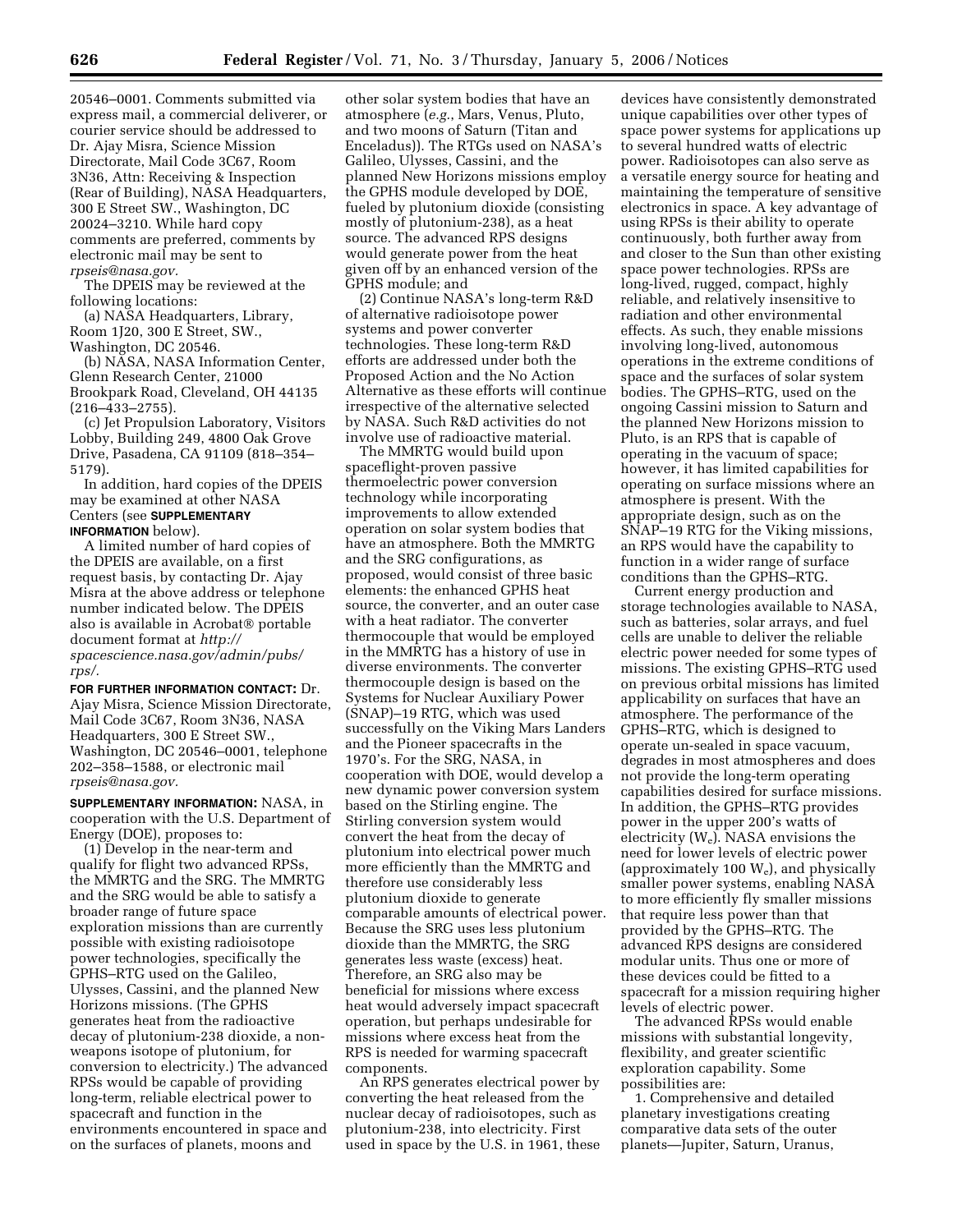Neptune and Pluto and their moons. The knowledge gained from these data sets would be vital to understanding other recently discovered planetary systems and general principles of planetary formation.

2. Comprehensive exploration of the surfaces and interiors of comets, possibly including returned samples to better understand the building blocks of our solar system and ingredients contributing to the origin of life.

3. Expanded capabilities for surface and on-orbit exploration, and potential sample return missions to Mars and other planetary bodies to greatly improve our understanding of planetary processes, particularly those affecting the potential for life.

NASA's long-term R&D efforts involving alternative radioisotope power systems and power converter technologies are on-going activities. These ongoing R&D activities focus on longer-term improvements to RPSs that are less technologically developed than the MMRTG and SRG. Included are technologies that increase specific power (electrical power output per unit mass); increase efficiencies for power conversion technologies; improve modularity; increase reliability, lifetime, and operability; and provide improved capability to operate in harsh environments. These advancements would provide for greater power system flexibility enabling use in more places in space and on solar system bodies. The R&D efforts directed at power conversion technologies have applicability to both radioisotope and non-radioisotope power systems. The results of this R&D could be applied to improve the MMRTG or SRG design, to facilitate evolutionary RPS designs including RPS designs with smaller electrical outputs using GPHSs or radioisotope heater units, and to improve non-radiological power systems. Future fabrication of fueled RPSs, qualification units (used to demonstrate the readiness of a design for flight applications) and flight units, stemming from this R&D would be the subject of future NEPA documentation. The long-term R&D activities are addressed under both the Proposed Action and the No Action Alternative as these efforts would continue independent of the alternative selected by NASA. In addition, NASA will continue to evaluate power systems developed independently by other organizations for their viability in spacebased applications. As such, the discussion of longer-term R&D is for completeness and descriptive purposes only.

It is anticipated that development and test activities involving the use of radioisotopes would be performed at existing DOE sites that routinely perform similar activities. DOE currently imports from Russia plutonium dioxide needed to support NASA activities. Radioisotope fuel processing and fabrication would likely occur at existing facilities at Los Alamos National Laboratory (LANL) in Los Alamos, New Mexico, which are currently used for the fabrication of the fuel for the GPHS modules. The advanced RPS assembly and testing would likely be performed at Idaho National Laboratory (INL), west of Idaho Falls, Idaho. Any required additional safety testing (using a non-radioactive fuel substitute to simulate the mechanical properties of the plutonium dioxide fuel) of an advanced RPS could be performed at one or more of several existing facilities; including DOE facilities such as LANL and Sandia National Laboratory in Albuquerque, New Mexico, or U.S. Army facilities at Aberdeen Proving Ground in Aberdeen, Maryland. Currently, DOE is considering plans to consolidate operations for the domestic production of plutonium at its INL facility; the NEPA process for this action is on-going (70 FR 38132). NASA holds no stake in the decision ultimately taken by DOE related to consolidation of its long-term production of plutonium-238. NASA's Proposed Action or implementation of the No Action Alternative is independent of the decision that will be made by DOE after that NEPA process is completed.

Activities not requiring the use of radioisotopes and associated with the development, testing, and verification of the power conversion systems could be performed at several existing facilities including NASA facilities (such as the Glenn Research Center at Lewis Field, Cleveland, Ohio and the Jet Propulsion Laboratory, Pasadena, California) and several commercial facilities (Pratt & Whitney Rocketdyne, Canoga Park, California; Teledyne Energy Systems, Hunt Valley, Maryland; Infinia Corporation, Kennewick, Washington; Lockheed Martin Commercial Space Systems, Newtown, Pennsylvania; and Lockheed Martin Space Systems Company, King of Prussia, Pennsylvania).

The only alternative to the Proposed Action considered in detail, the No Action Alternative, is to discontinue development efforts for the production of the MMRTG and SRG. NASA would continue to consider the use of available RPSs, such as the GPHS–RTG, for future solar system exploration missions.

While well suited to use in space, the GPHS–RTG would have substantially limited application on missions to the surface of solar system bodies where an atmosphere is present. In addition, DOE's GPHS–RTG production line is no longer operative, including the Silicon/ Germanium thermocouple manufacturing operations. It may be possible to construct a limited number of GPHS–RTGs (one or two) from existing parts inventories, but longer term reliance on this technology would require the reactivation of these production capabilities, including reestablishing vendors for GPHS–RTG components, which could involve a substantial financial investment.

The principal near- and mid-term activities associated with the Proposed Action and potential environmental impacts include: development of 100 We capable MMRTG and SRG units and demonstration of performance in flight qualified, fueled systems. Development of these systems requires component and integrated systems testing of unfueled units, acquisition of plutonium dioxide, fabrication of fuel, assembly of a fueled test RPS and safety and acceptance testing of that fueled RPS. Impacts from similar past activities associated with the GPHS–RTG used for the Galileo, Ulysses, Cassini, and the planned New Horizons mission to Pluto are well understood and have been documented in past NEPA documents. Potential environmental impacts associated with development of the flight-qualified MMRTG and the SRG would be similar to those associated with the GPHS–RTG and are expected to be within the envelope of previouslyprepared DOE NEPA documentation for the facilities that are involved in this effort.

NASA's ongoing long-term R&D activities for alternative power systems and advanced power conversion technologies are small-scale, laboratory activities. No radioisotopes are involved and only small quantities of hazardous materials might be involved. The potential for impacts on worker health, public health, and the environment from these R&D activities is small.

Actual use of an MMRTG or SRG on a specific spacecraft proposed for launch from any U.S. launch site (*e.g.*, Kennedy Space Center/Cape Canaveral Air Force Station, Vandenberg Air Force Station) would be subject to missionspecific NASA NEPA documentation. Potential integrated system development (*i.e.*, full system development requiring the integration of the RPS converter with a radioisotope fuel source) and production of any new generation of space-qualified RPSs